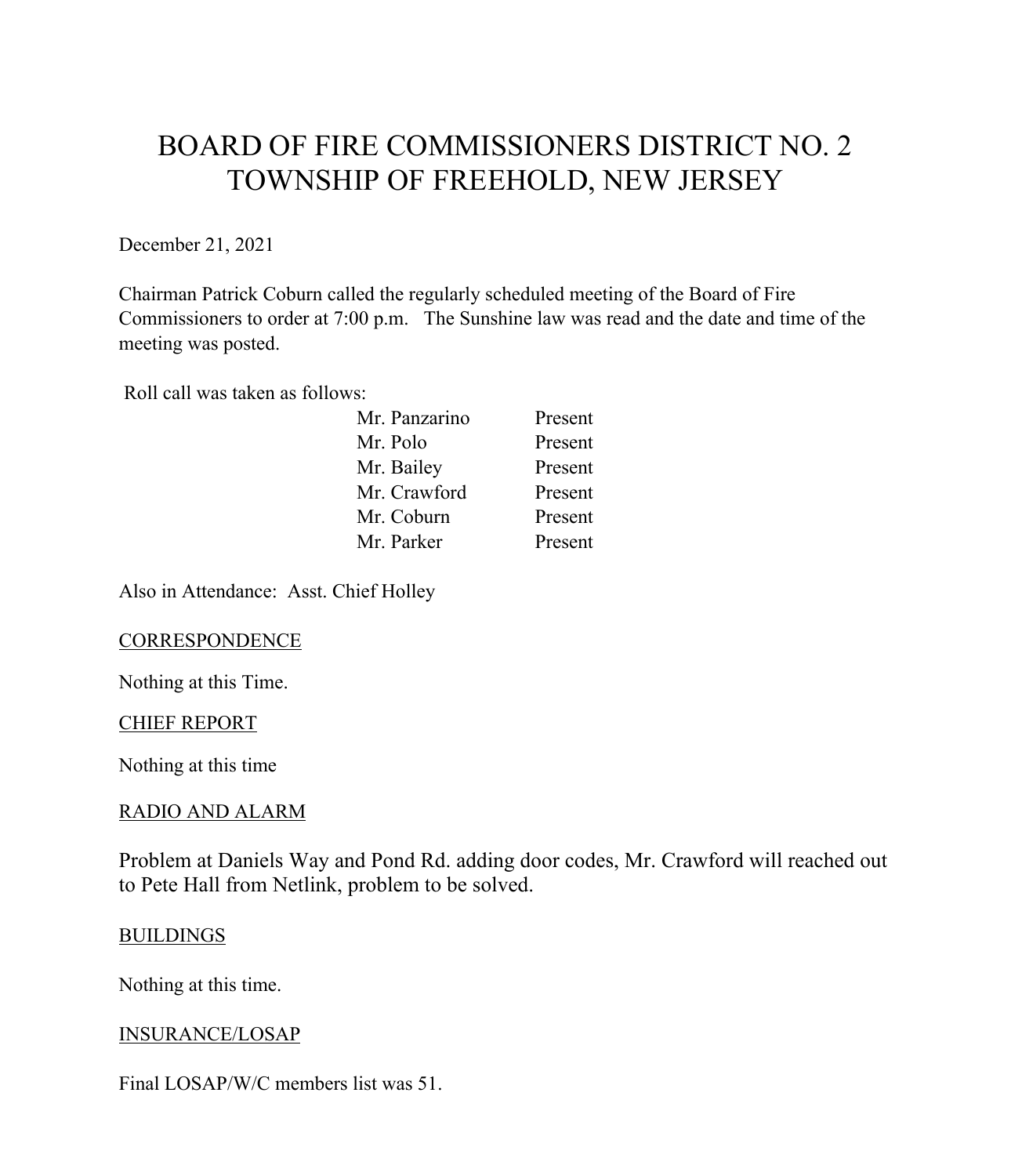List of vehicles was sent to Pete Jeffries for insurance, also all equipment is under a separate policy.

Waiting on a breakdown of cost for Dutch Lane Firehouse and the two antiques.

## **MAINTENANCE**

Preventive Maintenance is done for the fleet. '90 finishing up on deficiencies, some parts won't be here until the New Year. Will be sent to Ken's Auto Body to repair the damage. '77 waiting for primer pump. '76- 2 valves being repaired.

## NEW TRUCK '78

Waiting for the radio's to be flashed from Motorola so they can be installed, brackets also need to be hung for equipment.

## CHIEF'S VEHICLE

Antenna and wiring harness to be installed after New Year, then back to Motorola to be flashed.

# 5 YR. PLAN

Progress

# SIGNS

Sign is up at Pond Rd., waiting on lighting.

# BOAT

Nothing at this time.

#### ENVIRONMENTAL

Nothing at this time.

# FACEBOOK COMMUINTY PAGE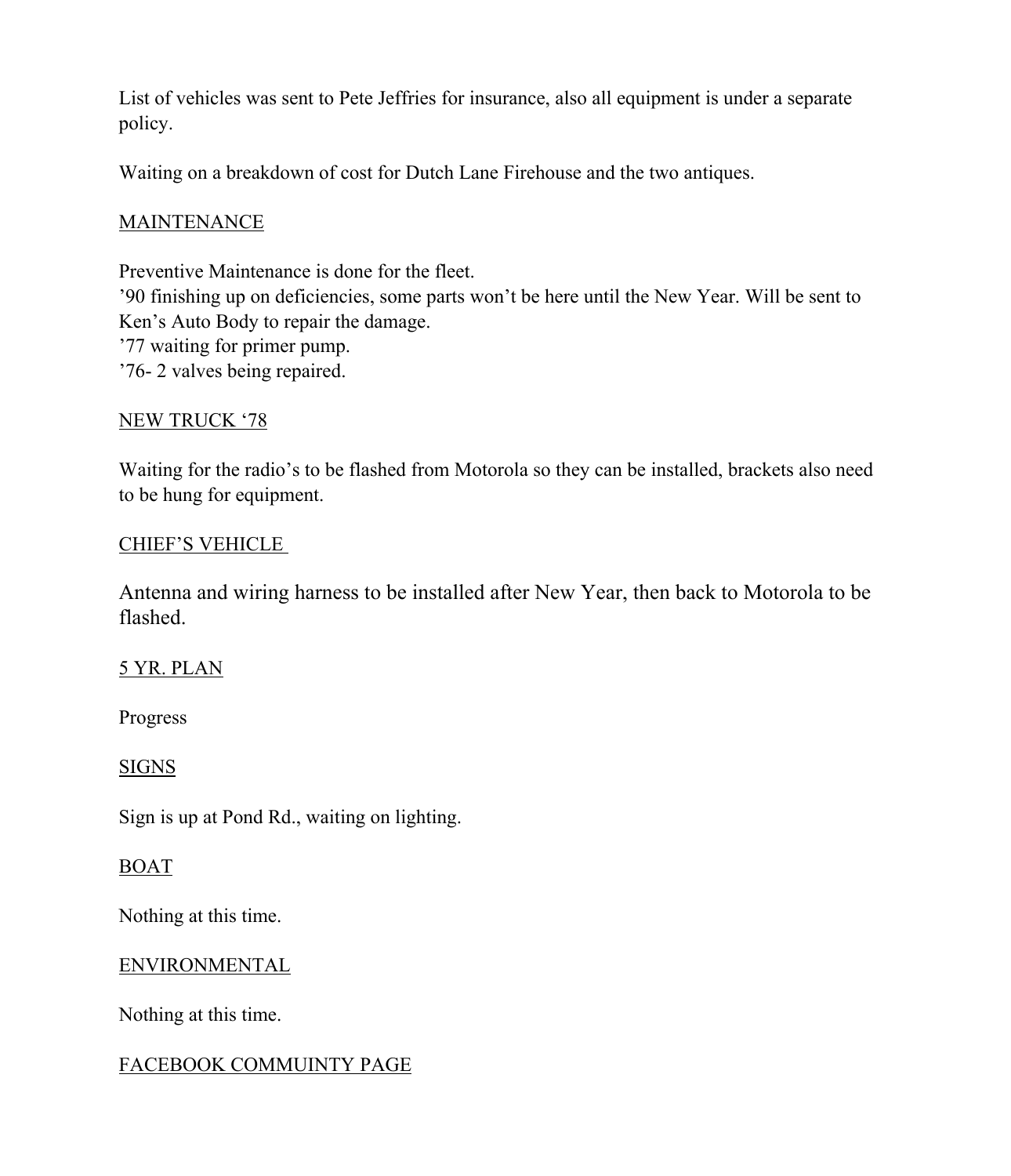Nothing at this time.

## **OPTIMUM**

Nothing at this time

## BUILDING MAINTENANCE PLAN

Nothing at this time.

#### NEW BUSINESS

Special Election results were 26 to 7 in favor to purchase new truck.

Mr. Parker presented a resolution to adopt the 2022 budget, whereas the Annual Budget reflects total revenues of \$2,132,938.00 which includes an amount to be raised by taxation of \$1,128,781.00 to be voted on in the February election. Mr. Bailey made a motion to adopt the budget, 2nd by Mr. Polo, roll was called, Board Approved.

#### TREASURER

| Checks |                                          | Amount         |
|--------|------------------------------------------|----------------|
|        | 11775 U.S. Postal Service                | \$<br>580.00   |
|        | 11776 JCP&L                              | \$<br>1,275.24 |
|        | 11777 NJNG                               | \$<br>788.11   |
|        | 11778 Optimum                            | \$<br>605.99   |
|        | 11779 Verizon Wireless                   | \$<br>114.96   |
|        | 11780 Clayton Block Co.                  | \$<br>636.00   |
|        | 11781 East Freehold Fire Co.             | \$31,250.00    |
|        | 11782 Dennis Polo                        | \$2,500.00     |
|        | 11783 Michael Crawford                   | \$2,000.00     |
|        | 11784 Anthony Panzarino                  | \$2,000.00     |
|        | 11785 Patrick Coburn                     | 2,000.00<br>\$ |
|        | 11786 Ryan Bailey                        | \$2,000.00     |
|        | 11787 Cummins                            | \$<br>1,668.60 |
|        | 11788 Campbell Supply Co.                | \$2,549.85     |
|        | 11789 Holmes & McDowell                  | \$44,829.81    |
|        | 11790 Township of Freehold               | \$<br>56.18    |
|        | 11791 Emergency Equipment Sales          | \$13,334.13    |
|        | 11792 Hills Signs                        | 165.00<br>\$   |
|        | 11793 Ocean Security                     | \$<br>147.50   |
|        | 11794 US Postal Service                  | \$<br>188.00   |
|        | 11795 East West Fire Apparatus Consults. | \$<br>8,199.04 |